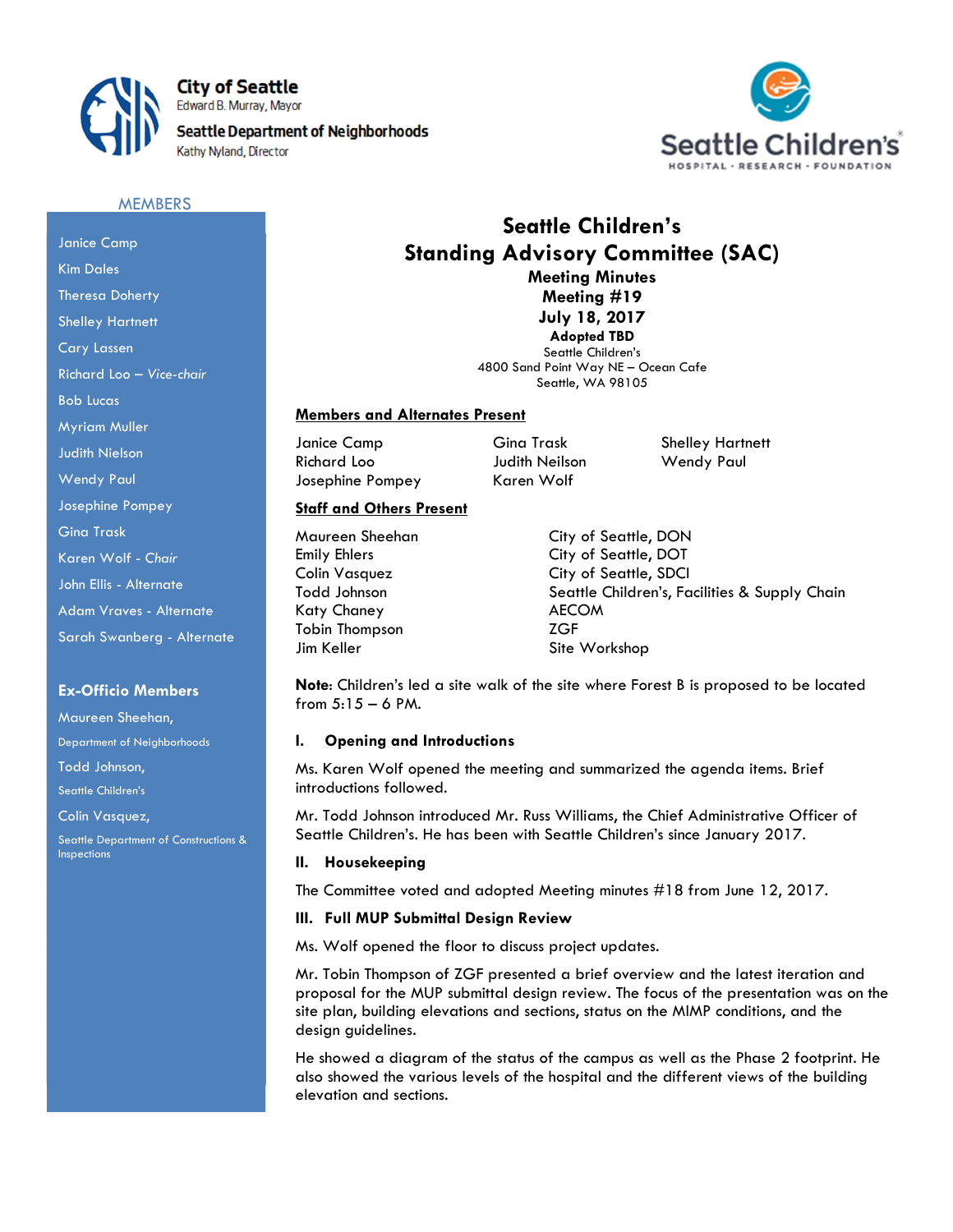He emphasized that the major entrance appears at Penny Drive and will remain there, and the circulation from Sand Point Way and 40<sup>th</sup> will enter at Penny Drive. Access to the site at 40<sup>th</sup> will be Emergency Department users. All other users will be encouraged to use Penny Drive. Shuttles currently enter and exit at Penny, in the proposed plan half will leave at Penny Drive when going north and the other half will leave through 40<sup>th</sup> when going south, which will be a reduction in shuttle traffic leaving out of 40<sup>th</sup>.

He described the status of the key conditions under the MIMP. He noted that Children's continues to track on the square footage and the FAR against the campus limit of 1.9 million. Children's also continues to track and document progress toward the 30% SOV target by improving the rideshare programs, encouraging bus, bicycle, and pedestrian modes. Ms. Jamie Cheney, transportation director of Children's mentioned that Children's SOV rate is at 37.4% as of the 2015 study.

Mr. Thompson added that they are following their compliance with the MIMP conditions and they will be documented as part of the MUP submittal. Mr. Johnson added that he highlighted the status of the MIMP conditions at the last meeting.

He described the specific design guidelines. These guidelines were reviewed by a subcommittee of the Design Commission and the draft will be referred to SDCI for final approval. These guidelines relate to site design including the campus character, public entrances and access points, streetscape, pathways and sidewalks, landscaping, safety and lighting and parking. It also includes architectural character that describes height, bulk and scale, architectural elements and features and rooftops and finish material.

Mr. Thompson introduced Mr. Jim Keller, landscape architect, to describe the landscape strategy for Forest B.

Mr. Keller mentioned that the landscape strategy for the Forest B project does not change from Forest A. The real driver for the campus is its plant diversity, and the goal is to have plantings for all four seasons that give a welcoming experience for patients, their families, and staff. Children's will continue to curate the plant materials and continue the same garden environment throughout Forest B.

Mr. Richard Loo inquired about the upcoming schedule and next steps for the Committee. Mr. Thompson noted that they are looking for the Committee's input about the presentation and begin to draft a letter for MUP intake on August 15<sup>th</sup>.

Ms. Sheehan added that the goal of the meeting is to gather the Committee's comments about what was presented. At the next meeting on August 14<sup>th</sup>, the Committee will finalize a letter that will be submitted to Mr. Colin Vasquez of SDCI so he can incorporate the information into his MUP review.

## IV. Public Comment (00:49:26)

Ms. Wolf opened the floor for public comments. There was no public comment.

## V. Committee Deliberation (00:50:00)

Ms. Wolf opened the floor for committee deliberation.

Ms. Sheehan reiterated that the Committee's comments for the final letter that will be submitted to SDCI for consideration in the MUP review and submittal will include areas they like and do not like about the building plans or any changes that they would like to emphasize.

Ms. Judith Neilson commented that Children's has done an excellent job on the landscaping and she was hoping that it will continue with the new additions. She also would like to see the rooftops to have more greenspaces and an outdoor space that is close to the patient's room.

Ms. Pompey commented on having ADA accessibility on the Boeing Garden.

Mr. Loo commented on the thoughtful view of the site plans as it relates to the adjacent buildings. He would like to look and emphasize at the plans for pedestrians and their access to the campus and how it affects campus circulation. Mr. Johnson commented on Mr. Loo's comment that Children's will be installing an access point that will be ADA accessible. Mr. Loo added that since Children's put a lot of thought to it, that it should be highlighted.

Ms. Wolf commented on the separation of modes for bicyclist and pedestrians that is separate from the shuttle which should invite more people to walk on campus.